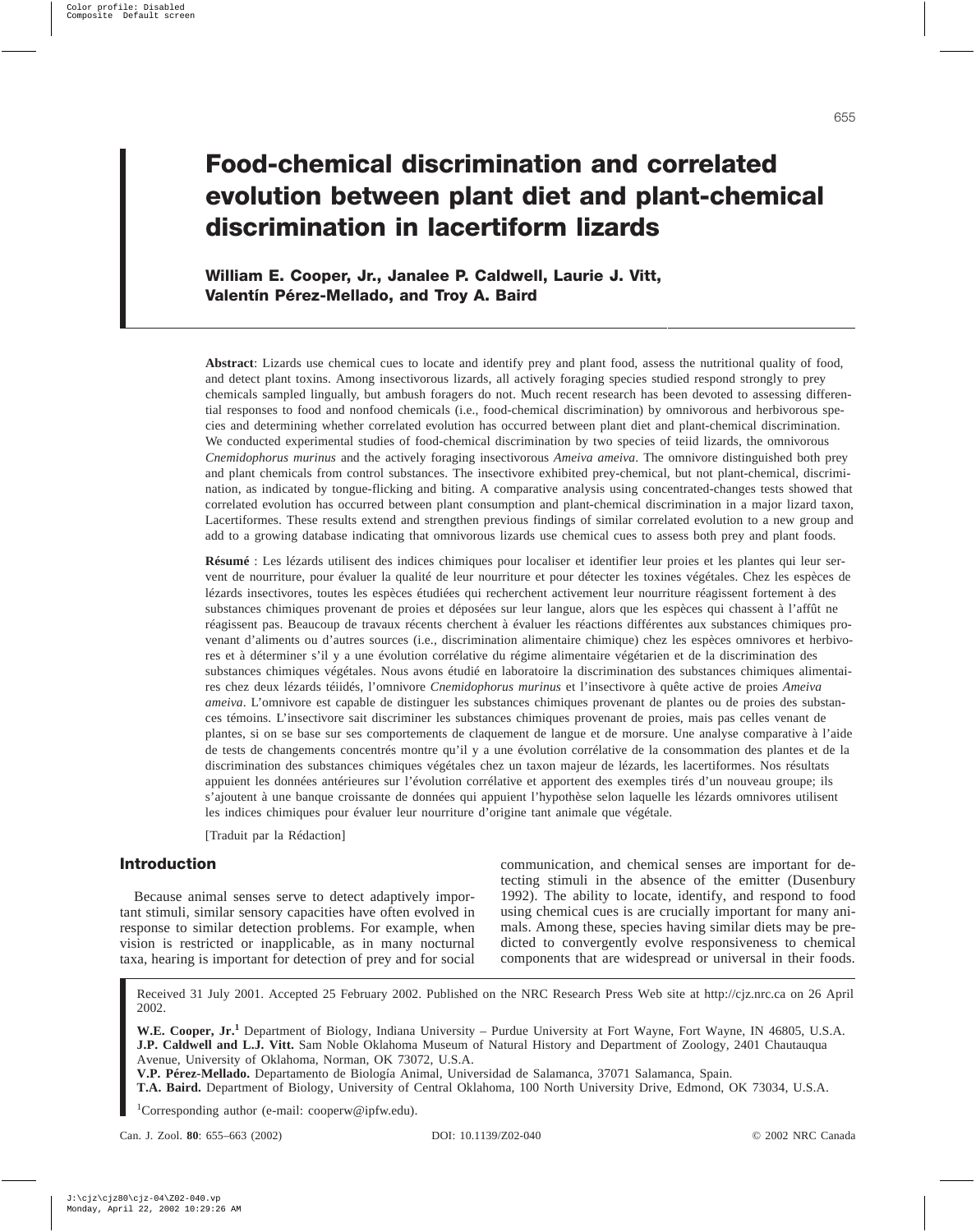Many lizards use lingually sampled chemical cues to locate and identify food (Cooper 1994*a*, 1994*b*). Among insectivores, correlated evolution has occurred between foraging mode and chemosensory response to prey; active foragers discriminate between prey and control chemicals but ambush foragers do not (Cooper 1995, 1997, 2000*a*). Recent studies of responses to prey chemicals have shown that omnivorous and herbivorous lizards in both of the major lizard taxa, Iguania and Scleroglossa, respond strongly to both prey chemicals and plant chemicals regardless of foraging mode (e.g., Cooper and Alberts 1990; Cooper 2000*c*, 2000*d*, 2000*e*, 2000*f*; Cooper and Flowers 2001; Cooper and Pérez-Mellado 2001*a*). Within Scleroglossa, correlated evolution has occurred between plant diet and plant-chemical discrimination (Cooper 2002), presumably to maintain a correspondence between diet and the ability to detect chemical cues related to the identity and nutritional status of potential plant foods. Herbivorous and omnivorous lizards exhibit plant-chemical and prey-chemical discrimination (e.g., Cooper and Alberts 1990; Cooper 2000*c*, 2000*d*, 2000*e*, 2000*f*; Cooper and Flowers 2001; Cooper and Pérez-Mellado 2001*a*, 2001*b*), but insectivores exhibit prey-chemical discrimination only if they are active foragers, which applies only to Scleroglossa (Cooper 1994*a*, 1995, 1997; Perry 1995).

Lacertiformes is a species-rich scleroglossan taxon consisting of three families: Lacertidae, Teiidae (macroteiids), and Gymnophthalmidae (microteiids, the sister-group of Teiidae). With the exception of a few species of lacertids (Huey and Pianka 1981; Arnold 1990, 1993; Perry et al. 1990; Cooper 1994*a*, 1999), all lacertiforms are believed to be active foragers (Cooper 1994*a*; Perry 1995), although quantitative data are lacking for gymnophthalmids.

Prey-chemical discrimination has been detected in all lacertiform species studied, with a single possible exception. These species include several lacertids: two species of *Acanthodactylus* (Cooper 1999), two of *Gallotia* (Cooper and Pérez-Mellado 2001*b*), three of *Lacerta* (Nelling 1996; Marcos-Leon 1999; Cooper and Pérez-Mellado 2002), five of *Podarcis* (Cooper 1990, 1991; Marcos-Leon 1999; Cooper and Pérez-Mellado 2001*a*; Cooper et al. 2002), one of *Psammodromus* (Marcos-Leon 1999), and two of *Takydromus* (Nelling 1996; Cooper et al. 2000). Goose and Bels (1990) found no evidence for prey-chemical discrimination by *Lacerta viridis*, but their study was inconclusive because they used a very small sample and did not use standard methods for such studies. The only known exception to the rule that insectivorous ambush foragers do not exhibit prey-chemical discrimination is a lacertid, *Acanthodactylus boskianus*, that spends a greater proportion of time moving than most ambush foragers but less than typical active foragers, and is capable of prey-chemical discrimination (Perry et al. 1990; Cooper 1999). Prey-chemical discrimination has been studied in fewer species of teiids and not at all in gymnopthalmids. The teiids that have been shown to be capable of prey-chemical discrimination are two species of *Tupinambis* (Cooper 1990; Yanosky et al. 1993) and the insectivorous *Cnemidophorus gularis* (Cooper et al. 2000).

Plant-chemical discrimination has been studied in fewer lacertiform lizards. It is present in several omnivorous lacertids (*Gallotia caesaris* and *Gallotia simonyi*, Cooper and Pérez-Mellado 2001*b*; *Podarcis lilfordi*, Cooper and Pérez-Mellado 2001*a*; *Podarcis sicula*, Cooper and Pérez-Mellado 2002) and the omnivorous teiid *Tupinambis teguixin* (Yanosky et al. 1993). In contrast, plant-chemical discrimination is absent in the fewer insectivorous lacertiform species studied, the lacertids *Lacerta perspicillata* (Cooper and Pérez-Mellado 2002), *Podarcis hispanica* (Cooper and Pérez-Mellado 2001*a*), *Podarcis muralis* (Cooper et al. 2001), and *Takydromus sexlineatus* (Cooper et al. 2000), plus the teiid *C. gularis* (Cooper et al. 2000). Too few species have been studied to determine whether correlated evolution between plant diet and plant-chemical discrimination has occurred within Lacertiformes.

Ecologists have long used comparative studies of numerous species to investigate relationships between ecological and behavioral factors, but until the mid-1980s they routinely failed to consider the phylogenetic relationships among the species studied (Brooks and McLennan 1991; Harvey and Pagel 1991). Because closely related species tend to have similar traits, correlations between ecological factors are often inflated by considering each species to provide an independent data point. Numerous statistical techniques have been developed that make it possible to determine whether changes in two ecological traits have occurred in a correlated fashion independently of the relationships among the species (Harvey and Pagel 1991). Demonstrations of correlated evolution between traits can support hypotheses of adaptive relationships between traits, but additional evidence is required to establish causal relationships.

The primary goal of this study was to assess whether plant diet and plant-chemical discrimination are evolutionarily correlated in Lacertiformes, using modern methods that take into account the phylogenetic relationships among taxa. Because fewer than 3% of lizard species are herbivores or omnivores (Iverson 1982; Cooper and Vitt 2002), the greatest difficulty in studies of correlated evolution is to obtain data concerning sufficient independent origins of plant consumption. We selected *Cnemidophorus murinus* for study because this teiid species evolved omnivory (Dearing and Schall 1992) independently of *T. teguixin* (Presch 1974), the only other omnivorous teiid for which data are available. Prey- and plant-chemical discrimination had not been studied in *C. murinus*, but this species was deterred from consuming artificial foods by the addition of quinine in very low concentrations (Schall 1990). A secondary goal was to increase the size and diversity of the database on prey- and plantchemical discrimination for Teiidae by adding two species, including a member of a previously unstudied genus, *Ameiva*.

# **Material and methods**

# **Animals and maintenance**

Adult *C. murinus* were collected on Bonaire Island, Netherlands Antilles, in March 2001. Wild-captured adult *Ameiva ameiva* were purchased from a commercial dealer (Strictly Reptiles). The lizards were transported to Indiana University – Purdue University at Fort Wayne (IPFW), where they were housed in an accredited animal-care facility. They were kept singly in glass terraria (50  $\times$  31  $\times$  27 cm), each of which contained indoor–outdoor carpet, a water bowl, and an opaque plastic shelter and was covered by a screen lid. All the side walls of each terrarium were covered with white paper to reduce disturbance to the lizards caused by movements of ex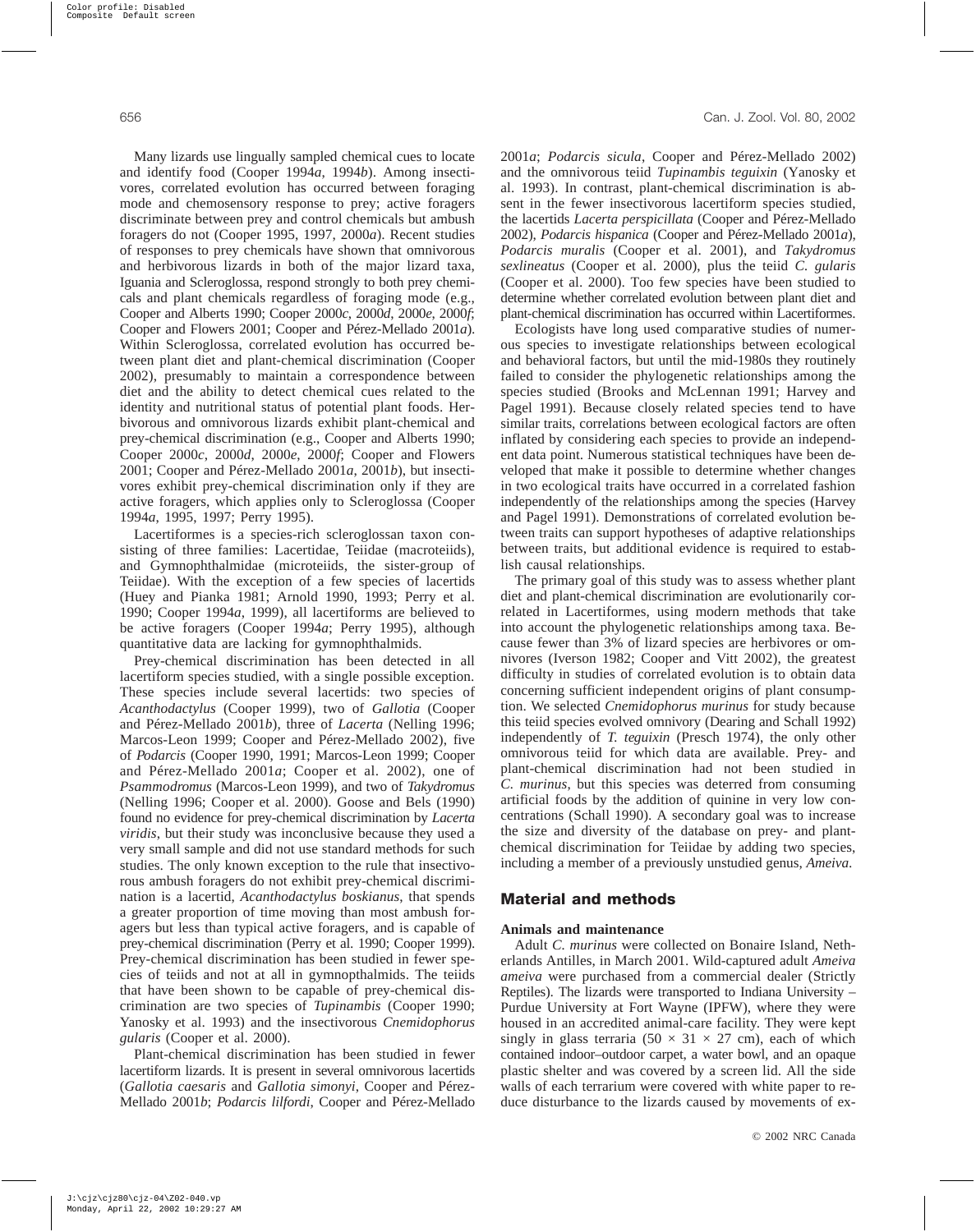perimenters and other lizards. We have found that covering the walls greatly improves responsiveness of some lizard species to experimental stimuli. A 12 h light : 12 h dark light cycle was maintained using fluorescent lighting. Testing was delayed for several days after arrival at IPFW to allow the lizards to acclimate to laboratory conditions. *Cnemidophorus murinus* were supplied with and ate crickets, mealworms, lettuce, and fruits prior to testing. *Ameiva ameiva* ate crickets but refused to eat plants palatable to many omnivorous and herbivorous lizard species. The ambient temperature was 29°C during testing and maintenance, but the lizards were able to thermoregulate in a thermal gradient produced by heat lamps at one end of each cage. The lizards were active and fed readily under laboratory conditions.

#### **Experimental procedures**

Experiments were conducted to determine whether the lizards discriminate between chemical cues from animal prey and plants that are palatable to herbivorous lizards. For *C. murinus*, 20 individuals were selected randomly for testing from a larger laboratory population. For *A. ameiva*, all 20 individuals available were tested. Deionized water served as an odorless control to assess the strength of responses attributable to the experimental milieu rather than to specific chemical stimuli. For *C. murinus*, cologne (Mennen Skin Bracer, spice scent) was used as a pungency control, i.e., a control for responses to compounds having easily detected chemical cues unrelated to food. The cologne lacked any floral or fruity aroma to human observers. For *A. ameiva*, plants not eaten can be considered additional pungency controls. Responses differing significantly from those to an odorless control permit the inference that the stimulus has been detected, but not that it can be discriminated from other detectable chemicals unrelated to food. Pungency controls are useful because differential responses between odorous nonfood stimuli and food stimuli permit the conclusion that the lizards have discriminated between detectable food and nonfood stimuli. The absence of prey-chemical discrimination does not necessarily imply that lizards do not detect prey chemicals or even recognize them, only that they do not respond strongly to them. The experimental stimuli were the exoskeletal surface of crickets (*Acheta domesticus*) and Bartlett pears. These stimuli plus banana and romaine lettuce were used for tests of *A. ameiva*.

For *C. murinus*, chemical stimuli were presented on ceramic tiles ( $15 \times 15$  cm) because most lizards would not respond to hand-held cotton swabs, but fled instead. Water stimuli were prepared by immersing a cotton swab in deionized water and rubbing the swab on the entire upper surface of a tile. Cologne stimuli were prepared similarly using a 3:1 solution (deionized water to cologne) of Mennen Skin Bracer, spice scent. The cologne was diluted to eliminate the aversive responses (Cooper 1998*a*, 1998*b*) sometimes observed with undiluted cologne (Dial and Schwenk 1996; Cooper 1998*a*, 1998*b*). Prey stimuli were prepared by rubbing a cricket firmly on the tile surface to ensure transfer of surface chemicals to the swab. Plant-food stimuli were prepared by rubbing the freshly cut surface of a pear on the tile. Pears were used as plant stimuli because the lizards readily ate them in laboratory and field. For *A. ameiva*, which responded to hand-held cotton swabs, stimuli were prepared as above except that swabs were not rubbed on tiles but were rolled on the surfaces of crickets and plants (including the flesh of a banana and leaves of romaine lettuce). Pears, bananas, and romaine lettuce are rare or absent from the natural diets of the lizards but are appropriate stimulus sources because herbivorous and omnivorous lizards eat a wide variety of plants species and plant parts, including leaves and fruits (Cooper and Vitt 2002). In Scleroglossa, plant-eating species respond to chemical cues from such plants, but insectivorous–carnivorous species do not (Cooper 2002).

We used randomized-blocks designs in which each individual was tested once in all conditions. These designs have the advantage of minimizing the sample size needed by controlling for variability of responsiveness among individuals. To preclude bias due to the order of testing, the sequence of stimuli tested was varied among individuals in an incompletely counterbalanced design. For the experiment with *C. murinus*, there were 24 possible sequences. One sequence beginning with each of the four stimulus types was randomly excluded from the experiment. For the experiments with *A. ameiva*, there were 12 possible sequences. The planned designs included one complete replication and a partial second replication with four sequences randomly omitted. The lizards were not fed for 3 days prior to the experiments or during the experiments to ensure motivation to feed.

Trials with *C. murinus* were conducted from 09:30 to 17:00 CST. Each lizard was tested once per day on 15– 18 March 2001. To begin a trial, an experimenter transported the lizard from its home cage to a transparent plastic test chamber having a  $15 \times 15 \times 1$  cm ceramic tile as its floor in an adjacent room. He then withdrew to observe the lizard through a one-way mirror. Beginning with the first tongueflick directed to the tile, the number of tongue-flicks in 120 s was recorded, as were any responses possibly related to feeding. If a lizard failed to tongue-flick within 10 min, it was discarded from the experiment.

Two experiments with *A. ameiva* were conducted. In one of these, the stimuli were cricket surface, romaine lettuce leaf, and deionized water; responses to banana, pear, and cologne were tested in the other experiment. To begin a trial, the experimenter, moving slowly and being careful to minimize disturbance, approached a lizard's home cage and removed its lid. He next moved a swab to a position 1–1.5 cm anterior to the lizard's snout. Beginning with the first tongueflick, the number of tongue-flicks directed to the swab in 60 s was recorded if the lizard did not bite the swab. If the lizard bit the swab within 60 s of the first tongue-flick, the number of tongue-flicks prior to the bite and the latency to bite were recorded.

#### **Statistical analyses of experimental data**

The data analyzed for *C. murinus* were the numbers of tongue-flicks, which provide a convenient bioassay of the intensity of chemosensory investigation (Cooper and Burghardt 1990). Variances of the raw data ( $F_{\text{max}} = 36.11$ , df = 4,54, *P* < 0.01) were significantly heterogeneous using approximate Hartley's  $F_{\text{max}}$  tests (Winer 1962). Because violation of the assumption of homogeneity of variance could not be removed using logarithmically transformed data ( $F_{\text{max}} = 3.37$ ,  $df = 4,54$ ,  $P < 0.01$ ), parametric analysis of variance could not be used. The data were analyzed using nonparametric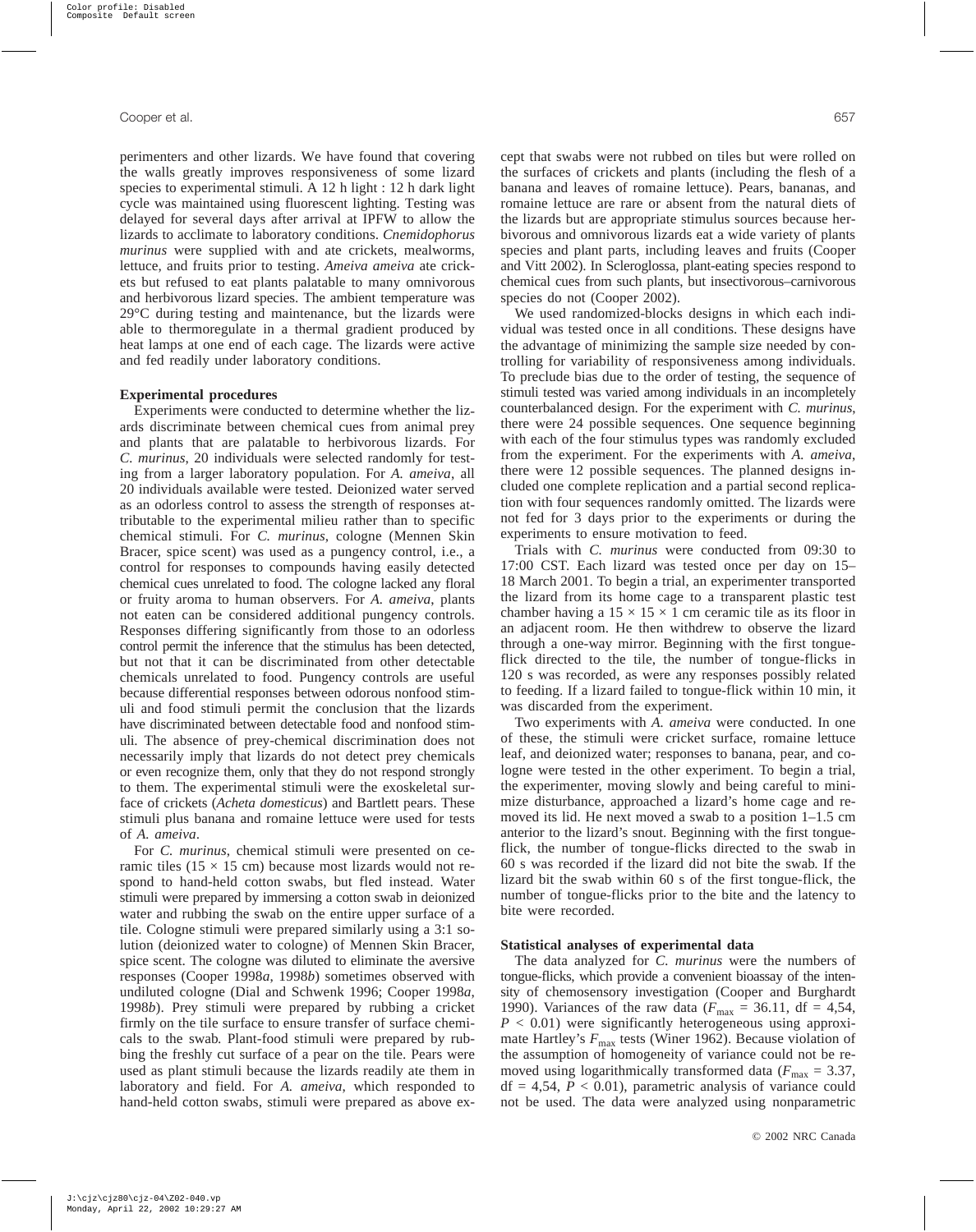**Fig. 1.** One of four alternative phylogenies of Lacertoidea used for tests of correlated evolution between plant consumption and plantchemical discrimination. Solid branches indicate omnivory and plant-chemical discrimination. Open branches indicate insectivory and absence of plant-chemical discrimination.



Friedman's two-way analysis of variance (Zar 1996). Following detection of a significant main effect, differences among pairs of stimulus conditions were tested for significance using nonparametric procedures described by Zar (1996).

For *A. ameiva*, the variables examined were number of tongue-flicks, number of individuals that bit swabs, and the tongue-flick attack score for repeated-measures experiments (TFAS(R); Cooper and Burghardt 1990). TFAS(R) is the best overall indicator of response strength when some lizards bite and tongue-flick. It combines the effects of tongueflicking and biting, giving heavier weight to a bite than to any number of tongue-flicks because a bite reflects a predatory attack. If a lizard does not bite in a trial, its TFAS(R) is the number of tongue-flicks in that trial. If it bites, TFAS(R) is the sum of two terms, one being 60 minus the latency to bite in seconds, the other being the maximum number of tongue-flicks performed by that lizard in any one of its trials.

Data on tongue-flicks and TFAS(R) for *A. ameiva* were analyzed by analysis of variance for a single-factor experiment having a repeated-measures (randomized blocks) design (Winer 1962). Hartley's  $F_{\text{max}}$  tests were used to verify homogeneity of variance of raw or, if necessary, logarithmically transformed data. When main effects were found to be significant, differences between pairs of stimulus means were tested for significance using Newman–Keuls tests (Winer 1962). Differences in the number of individuals that bit were analyzed by a sign test for cricket versus the control.

Because prey- or plant-chemical discrimination might exist but fail to be detected because of inadequate statistical power, we calculated the power when results were not significant (Zar 1996) using a φ coefficient of 3.92, based on an experiment with *Corucia zebrata* (Cooper 2000*g*). Significance tests were two-tailed, except where indicated elsewhere and justified by directional prediction, with  $\alpha = 0.05$ . Data are presented as the mean  $\pm$  1.0 standard error (SE).

## **Correlated evolution**

Lacertoidea consists of Lacertiformes plus Xantusiidae (Estes et al. 1988). We included the insectivorous xantusiid *Lepidophyma maculatum* as an outgroup of Lacertiformes to permit assessment of correlated evolution in the broader taxon, Lacertoidea. The phylogenetic relationships of the lacertiform lizards in this study were taken from Presch (1974) for Lacertiformes, Presch (1974) and Wright (1993) for Teiidae, and Fu (1998), Harris et al. (1998), and Van Damme (1999) for Lacertidae. Because of disagreements among authors and uncertainty regarding some relationships, we reconstructed the evolution of plant diet and plant-chemical discrimination using the TRACE routine of MacClade (Maddison and Maddison 1992), using four phylogenies that differ in the placement of the genus *Takydromus* and *Podarcis muralis*. One of these phylogenies is shown in Fig. 1. Data for analysis were obtained from the present study and previous experimental works on lacertids and teiids cited above and on *Lepidophyma flavimaculatum* (Cooper 2000*b*).

We examined the hypothesis that correlated evolution has occurred between plant consumption and plant-chemical discrimination for all four phylogenies, using concentratedchanges tests (Maddison 1990). The concentrated-changes test takes into account the phylogenetic relationships among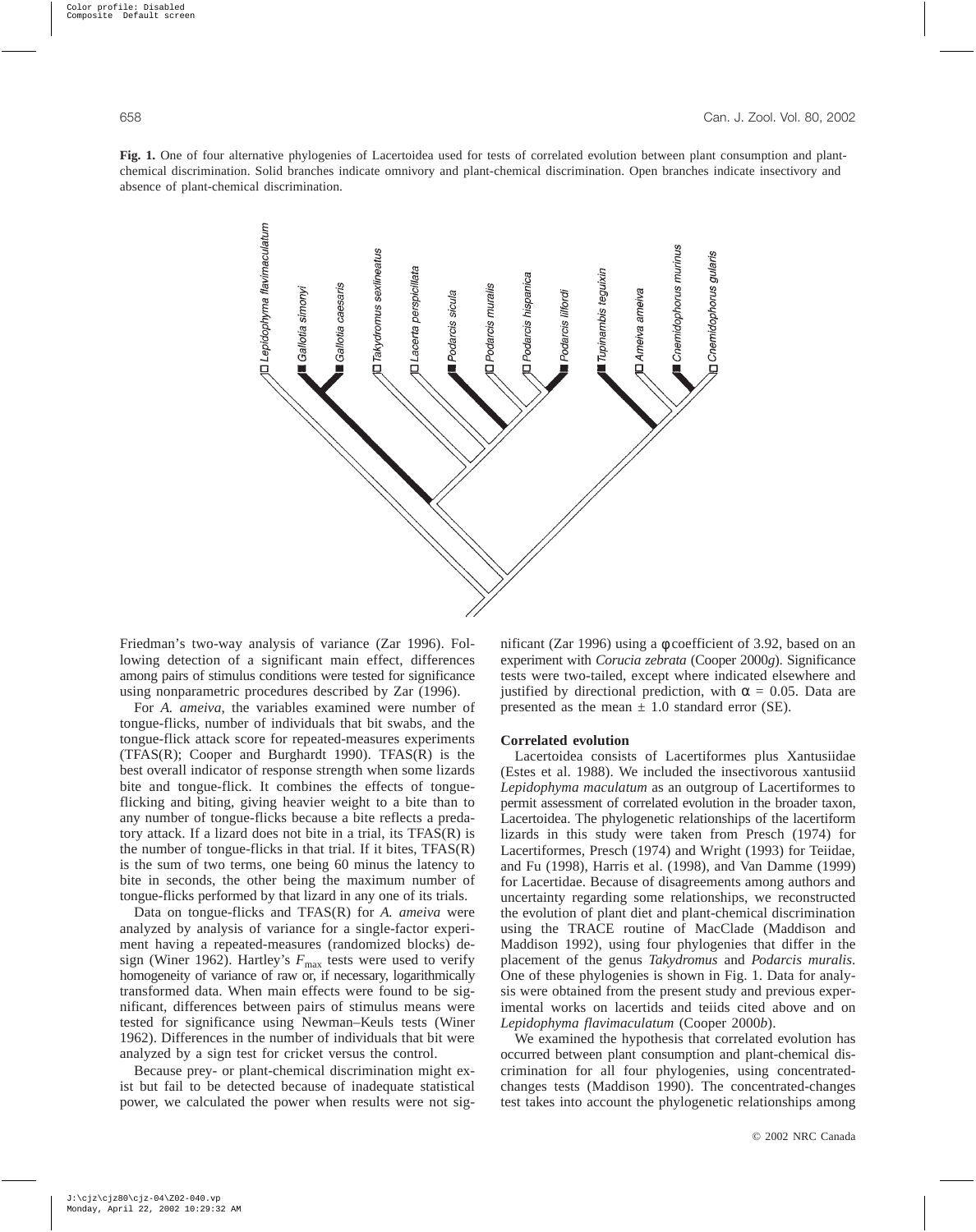species and thereby avoids the overestimation of correlations due to shared phylogeny that plagues traditional correlations which treat each species as an independent data point. Maddison's (1990) test, which is appropriate for detecting correlated evolution between two binary variables, assumes that an independent variable causes changes in the dependent variable (Maddison 1990). In this case the hypothesis is that evolutionary acquisition of plant consumption (the independent variable) causes plant-chemical discrimination (the dependent variable) to evolve.

The concentrated-changes test was criticized by Sillén-Tullberg (1993) as being subject to bias if taxa not representative of the group are selected, but was subsequently found to perform well in simulation studies by Lorch and Eadie (1999), who found it to err by being conservative when only gains, but not losses, occur for a trait, which is the case for our data. The concentrated-changes test has the important advantage of requiring fewer changes in traits than other tests to attain sufficient statistical power to detect correlated evolution (Ridley 1983; Sillén-Tullberg 1993). Calculations were performed using MacClade 3.01 (Maddison and Maddison 1992).

# **Results**

#### *Cnemidophorus murinus*

The sample size was reduced to 19 because one lizard stopped tongue-flicking after the second trial. The number of tongue-flicks varied significantly among conditions ( $\chi^2$  = 33.29, df = 3,  $P < 1 \times 10^{-5}$ ), with many more tongue-flicks in the animal- and plant-food conditions than in either of the control conditions (Fig. 2). Ranges of numbers of tongueflicks were 5–105 for crickets, 6–62 for pear, 1–23 for cologne, and 4–21 for deionized water. The number of tongueflicks in response to cricket stimuli was significantly greater than in response to cologne  $(P < 0.001)$  and deionized water  $(P < 0.01)$ . The number of tongue-flicks elicited by pear stimuli was significantly greater than that elicited by cologne  $(P < 0.001)$  and deionized water  $(P < 0.025)$ . The differences between the two food stimuli and the two control stimuli were not significant  $(P > 0.10)$ .

The only other behaviors that might have been food-related were an attempt to bite a tile bearing cricket stimuli by the lizard that performed the most tongue-flicks and an attempt to dig at a tile bearing cricket stimuli by another individual. *Cnemidophorus* spp. frequently locate food by digging, presumably in areas where their chemical cues are detected (W.E. Cooper, Jr., unpublished field observations). Lizards spent substantial portions of trials climbing the walls of the test chamber, apparently attempting to escape.

## *Ameiva ameiva*

Fifteen of the 20 individuals completed both experiments; the others failed to respond at all or responded in only one trial.

#### *Cricket–lettuce–water*

Variances of tongue-flicks were significantly heterogeneous for the raw data ( $F_{\text{max}} = 3.39$ , df = 3,28,  $P < 0.01$ ) but were rendered homogeneous by logarithmic transformation ( $F_{\text{max}}$  = 2.38,  $df = 3,28$ ,  $P > 0.05$ ). Numbers of tongue-flicks for the **Fig. 2.** Mean numbers of tongue-flicks in 60 s by *Cnemidophorus murinus* responding to chemical stimuli from cricket, pear, cologne, and deionized water. Error bars represent 1.0 SE.



transformed data differed significantly among conditions (*F* = 10.58, df = 2,28, *P* < 0.00038; Table 1). Cricket stimuli elicited significantly more tongue-flicks than romaine lettuce  $(P < 0.0014)$  or deionized water  $(P < 0.00057)$ . Numbers of tongue-flicks did not differ significantly between romaine lettuce and deionized water  $(P > 0.10)$ .

Few individuals bit swabs (five in the cricket condition and none in the other conditions). For lizards that bit in response to cricket stimuli, latency to bite was  $12.17 \pm 2.97$  s, with the range 5–26 s. Significantly more individuals bit in response to crickets than in response to deionized water (*P* < 0.032, one-tailed) or romaine lettuce and deionized water combined (sign test with  $P = 0.33$  for cricket and 0.67 for the other stimuli combined,  $P < 0.0079$ ).

Variances of TFAS(R) differed significantly for the raw data ( $F_{\text{max}} = 16.87$ , df = 3,28,  $P < 0.01$ ) but were homogeneous for the logarithmically transformed data ( $F_{\text{max}} = 1.29$ ,  $df = 3,28$ ,  $P > 0.10$ ). TFAS(R) for the transformed data varied significantly among stimulus conditions ( $F = 27.55$ , df = 2,28,  $P < 1.0 \times 10^{-6}$ ; Table 1). TFAS(R) was significantly greater in response to cricket stimuli than to romaine lettuce  $(P < 0.00013)$  or deionized water  $(P < 0.00015)$ , but did not differ between romaine lettuce and deionized water (*P* > 0.10). The statistical power was >0.99.

#### *Banana–pear–cologne*

Variances of tongue-flicks were homogeneous ( $F_{\text{max}} = 1.83$ ,  $df = 3,28, P > 0.05$ . Numbers of tongue-flicks did not differ significantly among conditions ( $F = 0.65$ , df = 2,28,  $P >$ 0.10; Table 1). Only one individual bit weakly in the pear condition and none in the other conditions. Variances of TFAS(R) differed significantly for the raw data ( $F_{\text{max}} = 4.01$ ,  $df = 3,28$ ,  $P < 0.01$ ), but were homogeneous for the logarithmically transformed data ( $F_{\text{max}} = 1.28$ , df = 3,28,  $P > 0.10$ ). TFAS(R) for the transformed data did not differ significantly among stimulus conditions ( $F = 0.88$ , df = 2,28,  $P > 0.10$ ; Table 1). Power was  $>0.99$ .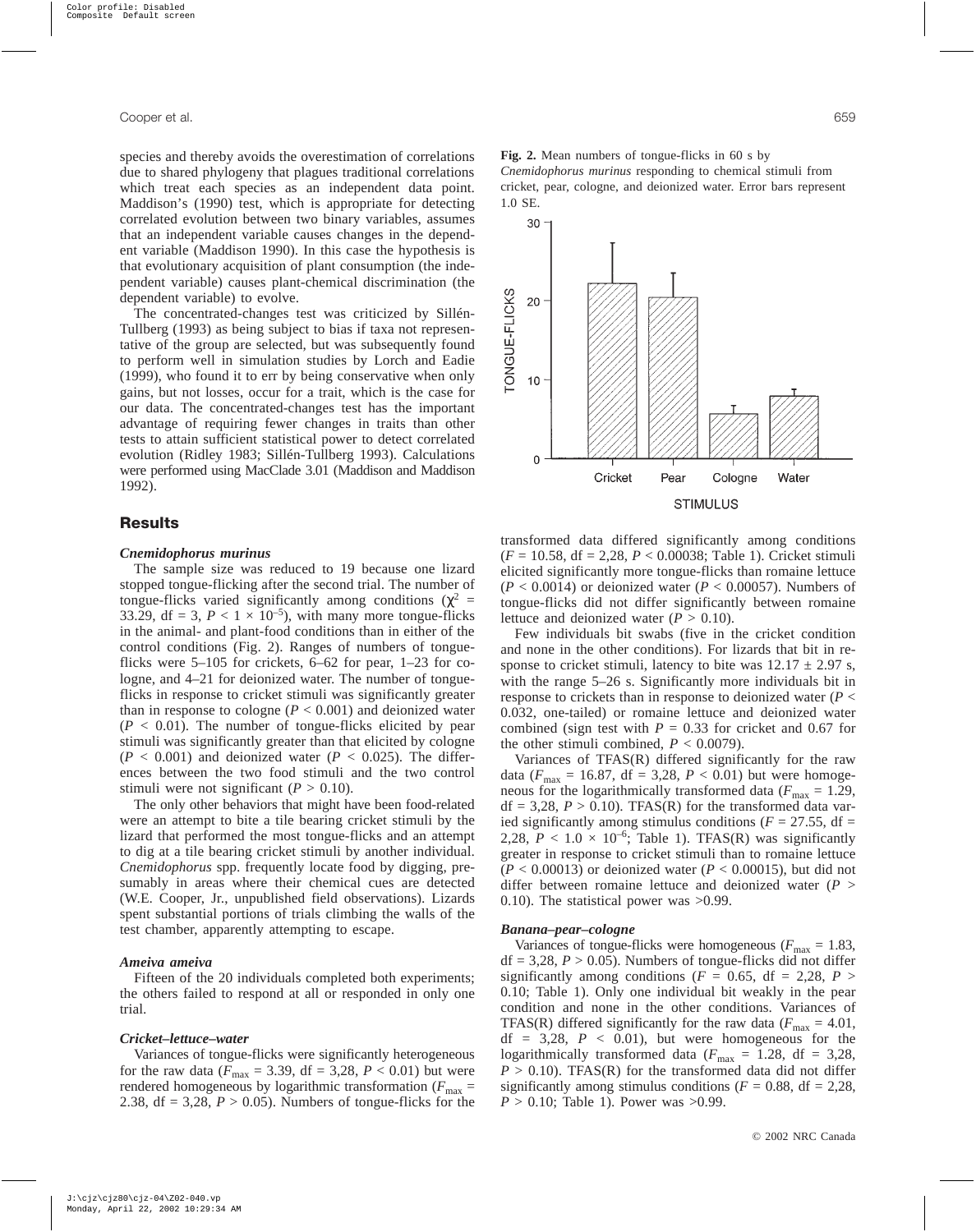|                       | Number of tongue-flicks |           |          | TFAS(R) |           |          |
|-----------------------|-------------------------|-----------|----------|---------|-----------|----------|
|                       | Mean                    | <b>SE</b> | Range    | Mean    | <b>SE</b> | Range    |
| Cricket-lettuce-water |                         |           |          |         |           |          |
| Cricket               | 15.2                    | 2.9       | $4 - 47$ | 32.3    | 6.3       | $4 - 71$ |
| Romaine lettuce       | 6.6                     | 1.5       | $1 - 20$ | 6.6     | 1.5       | $1 - 20$ |
| Deionized water       | 7.1                     | 1.6       | $1 - 17$ | 7.1     | 1.6       | $1 - 17$ |
| Banana-pear-cologne   |                         |           |          |         |           |          |
| Banana                | 7.3                     | 2.7       | $1 - 44$ | 7.3     | 2.7       | $1 - 44$ |
| Pear                  | 7.1                     | 2.0       | $1 - 33$ | 10.5    | 5.3       | $1 - 84$ |
| Cologne               | 9.8                     | 2.6       | $1 - 36$ | 9.8     | 2.6       | $1 - 36$ |

**Table 1.** Numbers of tongue-flicks and tongue-flick attack scores (TFAS(R)) for *Ameiva ameiva* in 60-s swab trials using various stimuli.

#### **Correlated evolution**

For all four phylogenies there were five independent origins of omnivory and plant-chemical discrimination. In all phylogenies, wherever one of the two variables changed, the other variable on the same branch changed, indicating that little or no delay occurred between the acquisition of plant diet and plant-chemical discrimination. No evolutionary losses of omnivory or plant-chemical discrimination occurred. Thus, omnivory and plant-chemical discrimination were perfectly correlated in Lacertiformes.

The correlations were significant for all phylogenies. For the phylogeny shown in Fig. 1, the probability of no relationship between plant diet and plant-chemical discrimination was <0.0024 for Lacertiformes and <0.0015 for Lacertoidea. For a phylogeny differing from that shown in Fig. 1 only in that *P. muralis* was the sister-species of the *P. lilfordi* – *P. hispanica* clade, the associations were significant at *P* < 0.0027 for Lacertiformes and *P* < 0.0016 for Lacertoidea. For the third phylogeny, which differed from that shown in Fig. 1 only in that the genus *Takydromus* was the sistergroup of all lacertids other than the genus *Gallotia*, the correlations were significant at  $P < 0.0027$  for Lacertiformes and *P* < 0.0017 for Lacertoidea. The final phylogeny differed from that shown in Fig. 1 in the positions of both *Takydromus* and *P. muralis*. For this phylogeny, plant diet and plant-chemical discrimination were significantly associated at  $P < 0.0030$  for Lacertiformes and  $P < 0.0018$  for Lacertoidea.

## **Discussion**

## **Food-chemical discrimination**

*Cnemidophorus murinus* discriminated both prey chemicals and plant chemicals from the control stimuli, as indicated by the significantly greater numbers of tongue-flicks in response to cricket and pear stimuli than to either of the controls. In contrast, *A. ameiva* exhibited prey-chemical discrimination but not plant chemical discrimination. Three results show that *A. ameiva* discriminated prey chemicals from other substances: the significantly greater number of tongueflicks and greater TFAS(R) in response to cricket chemicals than to romaine lettuce or deionized water, and the significantly greater number of individuals that bit swabs bearing cricket stimuli than the other stimuli. The absence of any significant differences in responses of *A. ameiva* to plant and control stimuli combined with the high statistical power of the tests suggests that these animals lack plant-chemical discrimination. *Ameiva ameiva* showed no strong responses to chemical cues from three plant species, including two known to elicit elevated rates of tongue-flicking and (or) biting by omnivorous lizards (e.g., romaine lettuce – *C. zebrata* (Cooper 2000*b*) and pear – *C. murinus*).

The results were as predicted: both prey- and plant-chemical discrimination for an omnivore, and prey-chemical, but not plant-chemical, discrimination for an actively foraging insectivore. Prey-chemical discrimination has been demonstrated in all teiids and actively foraging lizard species tested. Because numerous species representing all major families of active foragers except Gymnophthalmidae have been studied (e.g., Cooper 1994*a*, 1995, 1997, 2000*a*, 2000*d*, 2000*e*, 2000*f*), it seems likely that prey-chemical discrimination is universal, or nearly so, in actively foraging lizards.

Both prey- and plant-chemical discrimination have been demonstrated in all omnivorous and herbivorous species of scleroglossans studied (Cooper 2002). It is not surprising that omnivorous species which evolved from actively foraging ancestors capable of prey-chemical discrimination retained this ability when plant-chemical discrimination evolved. This appears to be the case for *C. murinus*, which continues to consume prey frequently (Dearing and Schall 1992). However, even herbivorous species such as the skink *C. zebrata* (Cooper 2000*b*) and some iguanids (Cooper and Alberts 1990; Cooper and Flowers 2001; Cooper and Lemos-Espinal 2001) are capable of prey-chemical discrimination. It is quite unlikely that the herbivorous skink might have retained preychemical discrimination as an ancestral trait that is no longer useful. Neither is it necessary to conclude that herbivores' responses to prey chemicals are solely due to chemical attributes shared with plants. Such phylogenetic inertia and correlated sensitivity need not be invoked because *C. zebrata* continues to eat some animal prey (McCoy 1980), as do the herbivorous iguanids (Minnich and Shoemaker 1970; Nagy 1973; Nagy and Shoemaker 1975; Pianka 1986; Durtsche 1999, 2000; Cooper and Vitt 2002).

## **Correlated evolution**

Sensory systems evolve to detect biologically important, predictable stimuli, including those associated with food (Dusenbury 1992). Thus, convergent evolution of responsiveness to widely occurring food stimuli is predicted, particularly to chemical stimuli common to many palatable plants (Cooper 2002). Correlated evolution has occurred between plant diet and plant-chemical discrimination within Lacertoidea and Lacertiformes. For the dataset examined, this finding is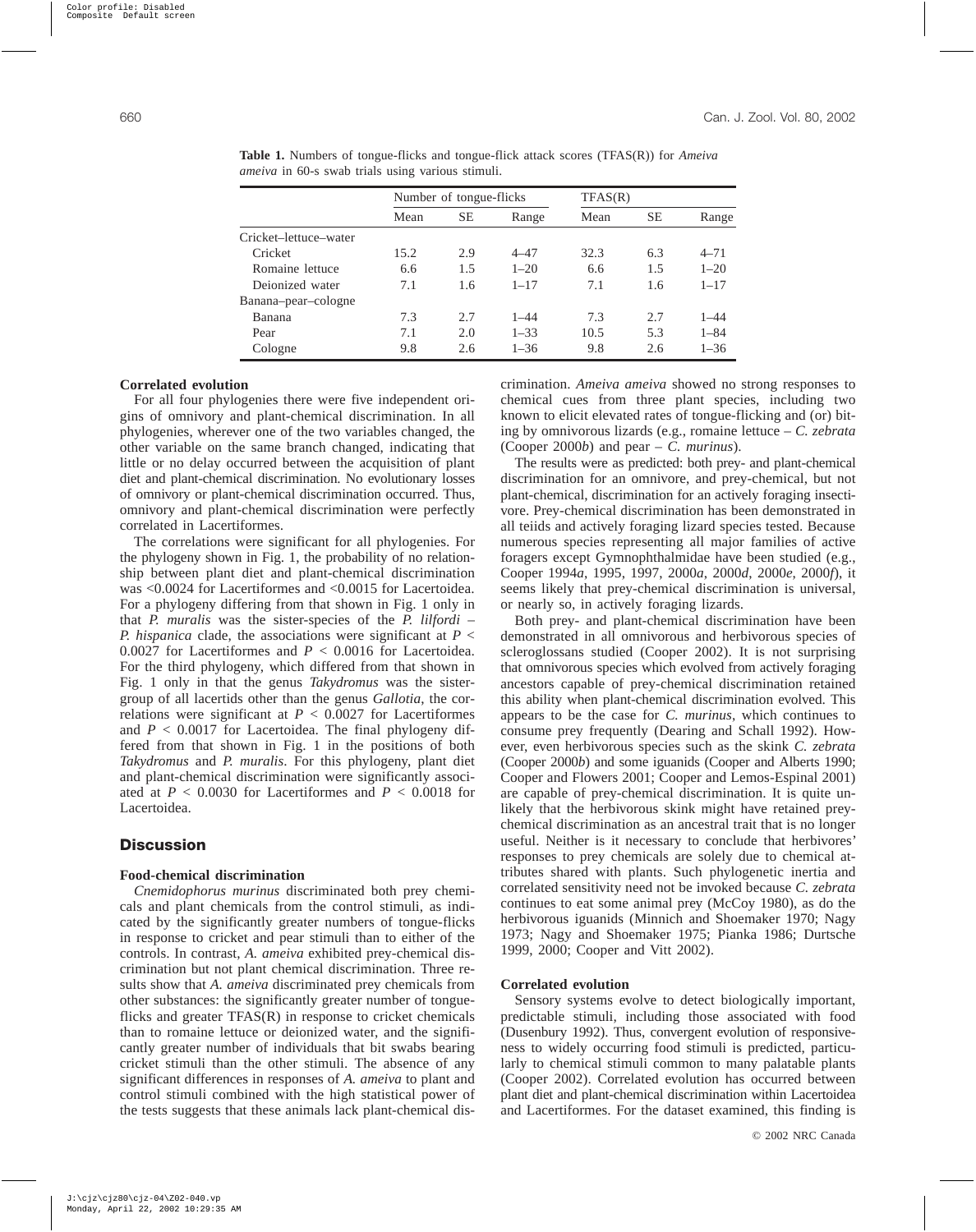robust under various phylogenetic hypotheses. Because there are several untested omnivorous lacertids and teiids (Van Damme 1999; Cooper and Vitt 2002), ample opportunities exist for further testing of the evolutionary correlation, but the perfect correspondence between shifts to plant diet and responsiveness to plant chemicals in Lacertoidea and in Scleroglossa as a whole suggests that the present finding of correlated evolution is correct.

In most of the lacertiform and other omnivorous and herbivorous species tested, plant consumption is substantial throughout the activity season or is important during some prolonged portion of the year. This is the case for *C. murinus*, for which plants constitute most of the diet throughout the year (Dearing and Schall 1992). Thus, plant-chemical discrimination is likely to be important for identifying diverse plant foods and their ripeness and for detecting toxins, as in *C. murinus* (Schall 1990). Because the ancestors of omnivorous lacertids and teiids were active foragers that presumably were capable of prey-chemical discrimination, all that was needed for plant-chemical discrimination to evolve was the development of responsiveness to chemical cues associated with plants. Because plant and animal foods contain similar major categories of organic compounds, although in different concentrations, the transition to prey-chemical discrimination might have been relatively rapid, consistent with the joint transition to plant diet and to plant-chemical discrimination in the same species.

Among omnivorous and herbivorous species tested, both prey- and plant-chemical discrimination occur in all species of scleroglossans (Cooper 2002) and all but one species of iguanians (e.g., Cooper and Alberts 1990; Cooper 2000*c*; Cooper and Flowers 2001; Cooper et al. 2001). The exceptional species, *Sceloporus poinsettii*, failed to discriminate either prey or plant chemicals from control stimuli (Cooper et al. 2001). This species appears to be an insectivorous ambush forager at some places and times, but consumes flowers in substantial quantities during their brief periods of availability in its arid habitats (Barbault et al. 1985).

Possible reasons for the absence of plant-chemical discrimination in *S. poinsettii* include phylogenetic constraints on its acquisition in the family Phrynosomatidae, failure of plants, owing to their infrequent consumption, to pass a threshold of minimum selective importance required to bring about its evolution, and a lack of adequacy of visual cues for evaluating the plants consumed. No evidence exists for sensory constraints within Phrynosomatidae. Indeed, *Sceloporus occidentalis* utilizes conspecific chemical cues to distinguish sex (Duvall 1979). On the other hand, during the short time when blooming flowers are present, they are readily detectable visually because their position on plants, shape, and coloration contrast with those of other plant parts, and their nutritional quality is unlikely to vary enough to require assessment by means of chemical cues. The tight correspondence between plant-chemical discrimination and omnivory suggests that chemical cues are reliably helpful for locating and (or) assessing the quality of plant foods by a large majority of omnivorous lizard species.

## **Acknowledgments**

This work was partially supported by a grant to W.E.C.

from the Cleveland Metroparks Zoo for travel to Bonaire Island to collect *C. murinus* and by a minigrant for research from Indiana University – Purdue University at Fort Wayne. The Sam Noble Oklahoma Museum of Natural History provided funds for research in Bonaire to J.P.C. and L.J.V.

#### **References**

- Arnold, E.N. 1990. Why do morphological phylogenies vary in quality? An investigation based on the comparative history of lizard clades. Proc. Roy. Soc. Lond. B Biol. Sci. **240**: 135–172.
- Arnold, E.N. 1993. Phylogeny and the Lacertidae. *In* Lacertids of the Mediterranean region. *Edited by* E.D. Valakos, W. Bohme, V. Perez-Mellado, and P. Maragou. Hellenic Zoological Society, Athens. pp. 1–16.
- Barbault, R., Ortega, A., and Maury, M.E. 1985. Food partitioning and community organization in a mountain lizard guild of northern Mexico. Oecologia, **65**: 550–554.
- Brooks, D.R., and McLennan, D.A. 1991. Phylogeny, ecology, and behavior: a research program in comparative biology. University of Chicago Press, Chicago.
- Cooper, W.E., Jr. 1990. Prey odor detection by teiid and lacertid lizards and the relationship of prey odor detection to foraging mode in lizard families. Copeia, 1990: 237–242.
- Cooper, W.E., Jr. 1991. Responses to prey chemicals by a lacertid lizard, *Podarcis muralis*: prey chemical discrimination and poststrike elevation in tongue-flick rate. J. Chem. Ecol. **17**: 849–863.
- Cooper, W.E., Jr. 1994*a*. Chemical discrimination by tongue-flicking in lizards: a review with hypotheses on its origin and its ecological and phylogenetic relationships. J. Chem. Ecol. **20**: 439–487.
- Cooper, W.E., Jr. 1994*b*. Prey chemical discrimination, foraging mode, and phylogeny. *In* Lizard ecology: historical and experimental perspectives. *Edited by* L.J. Vitt and E.R. Pianka. Princeton University Press, Princeton, N.J. pp. 95–116.
- Cooper, W.E., Jr. 1995. Foraging mode, prey chemical discrimination, and phylogeny in lizards. Anim. Behav. **50**: 973–985.
- Cooper, W.E., Jr. 1997. Correlated evolution of prey chemical discrimination with foraging, lingual morphology, and vomeronasal chemoreceptor abundance in lizards. Behav. Ecol. Sociobiol. **41**: 257–265.
- Cooper, W.E., Jr. 1998*a*. Evaluation of swab and related tests as a bioassay for assessing responses by squamate reptiles to chemical stimuli. J. Chem. Ecol. **24**: 841–866.
- Cooper, W.E., Jr. 1998*b*. Prey chemical discrimination indicated by tongue-flicking in the eublepharid gecko *Coleonyx variegatus*. J. Exp. Zool. **281**: 21–25.
- Cooper, W.E., Jr. 1999. Supplementation of phylogenetically correct data by two species comparison: support for correlated evolution of foraging mode and prey chemical discrimination in lizards extended by first intrageneric evidence. Oikos, **86**: 97–104.
- Cooper, W.E., Jr. 2000*a*. An adaptive difference in the relationship between foraging mode and responses to prey chemicals in two congeneric scincid lizards. Ethology, **106**: 193–206.
- Cooper, W.E., Jr. 2000*b*. Chemical discrimination of potential food items by a xantusiid lizard, *Lepidophyma flavimaculatum*. J. Herpetol. **34**: 323–325.
- Cooper, W.E., Jr. 2000*c*. Chemosensory discrimination of plant and animal foods by the omnivorous iguanian lizard *Pogona vitticeps*. Can. J. Zool. **78**: 1–5.
- Cooper, W.E., Jr. 2000*d*. Correspondence between diet and food chemical discriminations by omnivorous geckos (*Rhacodactylus*). J. Chem. Ecol. **26**: 755–763.
- Cooper, W.E., Jr. 2000*e*. Food chemical discriminations by the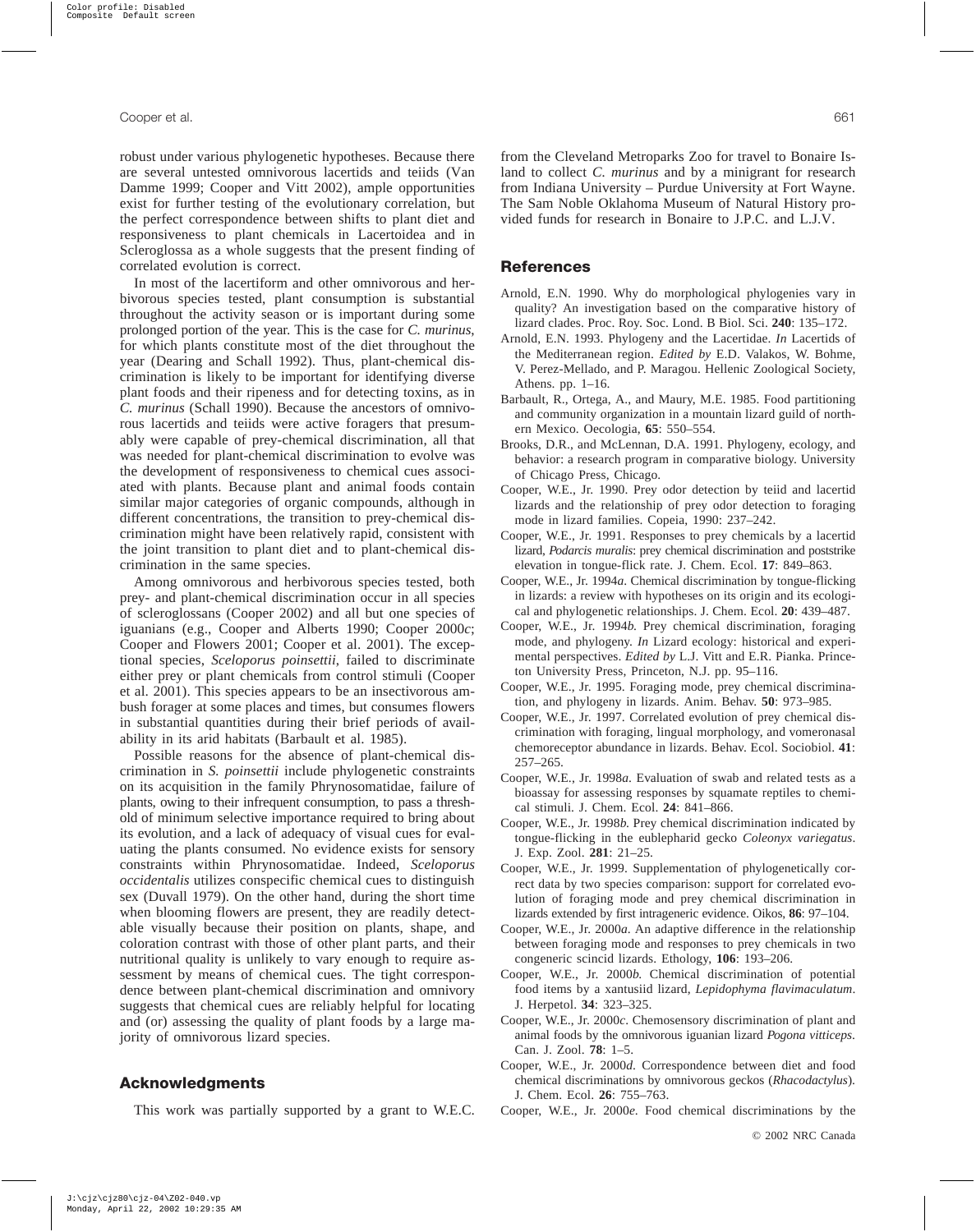omnivorous scincid lizards *Tiliqua scincoides* and *Tiliqua rugosa*. Herpetologica, **56**: 208–216.

- Cooper, W.E., Jr. 2000*f*. Responses to chemical cues from plant and animal food by an omnivorous lizard, *Gerrhosaurus validus*. J. Herpetol. **34**: 616–619.
- Cooper, W.E., Jr. 2000*g*. Food chemical discriminations by an herbivorous lizard, *Corucia zebrata*. J. Exp. Zool. **286**: 372–378.
- Cooper, W.E., Jr. 2002. Convergent evolution of plant chemical discrimination by omnivorous and herbivorous scleroglossan lizards. J. Zool. (Lond.). In press.
- Cooper, W.E., Jr., and Alberts, A.C. 1990. Responses to chemical food stimuli by an herbivorous actively foraging lizard, *Dipsosaurus dorsalis*. Herpetologica, **46**: 259–266.
- Cooper, W.E., Jr., and Burghardt, G.M. 1990. A comparative analysis of scoring methods for chemical discrimination of prey by squamate reptiles. J. Chem. Ecol. **16**: 45–65.
- Cooper, W.E., Jr., and Flowers, M. 2001. Plant chemical discriminations by an herbivorous iguanid lizard, *Sauromalus ater*. Amphib.-Reptilia, **22**: 69–80.
- Cooper, W.E., Jr., and Lemos-Espinal, J.A. 2001. Coordinated ontogeny of food preferences and responses to chemical food stimuli by a lizard, *Ctenosaura pectinata* (Reptilia: Iguanidae). Ethology, **107**: 639–653.
- Cooper, W.E., Jr., and Pérez-Mellado, V. 2001*a*. Food chemical cues elicit general and population-specific effects on lingual and biting behaviors in the lacertid lizard *Podarcis lilfordi*. J. Exp. Zool. **290**: 207–217.
- Cooper, W.E., Jr., and Pérez-Mellado, V. 2001*b*. Omnivorous lacertid lizards (*Gallotia*) from El Hierro, Canary Islands, can identify prey and plant food using only chemical cues. Can. J. Zool. **79**: 881–887.
- Cooper, W.E., Jr., and Pérez-Mellado, V. 2002. Responses to food chemicals by two insectivorous and an omnivorous species of lacertid lizards. Neth. J. Zool. In press.
- Cooper, W.E., Jr., and Vitt, L.J. 2002. Distribution, extent, and evolution of plant consumption by lizards. J. Zool. (Lond). In press.
- Cooper, W.E., Jr., Paulissen, M.A., and Habegger, J.J. 2000. Discrimination of prey, but not plant, chemicals by actively foraging, insectivorous lizards, the lacertid *Takydromus sexlineatus* and the teiid *Cnemidophorus gularis*. J. Chem. Ecol. **26**: 1623–1634.
- Cooper, W.E., Jr., Habegger, J.J., and Espinoza, R.E. 2001. Responses to prey and plant chemicals by three iguanian lizards: relationship to plants in the diet. Amphib.-Reptilia, **22**: 349–361.
- Cooper, W.E., Jr., Pérez-Mellado, V., and Sillero, N. 2002. Responses to food chemicals by the insectivorous lacertid lizard *Pordarcis muralis*. Amphib.-Reptilia. In press.
- Dearing, M.D., and Schall, J.J. 1992. Testing models of optimal diet assembly by the generalist herbivorous lizard *Cnemidophorus murinus*. Ecology, **73**: 845–858.
- Dial, B.E., and Schwenk, K. 1996. Olfaction and predator detection in *Coleonyx brevis* (Squamata: Eublepharidae), with comments on the functional significance of buccal pulsing in geckos. J. Exp. Zool. **276**: 415–424.
- Durtsche, R.D. 1999. The ontogeny of diet in the Mexican spinytailed iguana, *Ctenosaura pectinata*: physiological mechanisms and ecological consequences. Doctoral dissertation, University of Oklahoma, Norman.
- Durtsche, R.D. 2000. Ontogenetic plasticity of food habits in the Mexican spiny-tailed iguana, *Ctenosaura pectinata*. Oecologia, **124**: 185–195.

Dusenbury, D.B. 1992. Sensory ecology. W.H. Freeman, New York.

Duvall, D. 1979. Western fence lizard (*Sceloporus occidentalis*)

chemical signals. I. Conspecific discriminations and release of a species-typical visual display. J. Exp. Zool. **210**: 321–326.

- Estes, R., De Queiroz, K., and Gauthier, J. 1988. Phylogenetic relationships within Squamata. *In* Phylogenetic relationships of the lizard families. *Edited by* R. Estes and G. Pregill. Stanford University Press, Stanford, Calif. pp. 119–281.
- Fu, J. 1998. Toward the phylogeny of the family Lacertidae: implications from mitochondrial DNA 12S and 16S gene sequences (Reptilia: Squamata). Mol. Phylogenet. Evol. **9**: 118–130.
- Goose, V., and Bels, V.L. 1990. Analyse comportementale et fonctionnelle des touchers linguaux lors de l'exploration et de la prise de nourriture chez le lezard vert (*Lacerta viridis*, Laurenti 1768). Bull. Soc. Herpetol. Fr. **53**: 31–39.
- Harris, D.J., Arnold, E.N., and Thomas, R.H. 1998. Relationships of lacertid lizards (Reptilia: Lacertidae) estimated from mitochondrial DNA sequences and morphology. Proc. R. Soc. Lond. B Biol. Sci. **265**: 1939–1948.
- Harvey, P.H., and Pagel, M.D. 1991. The comparative method in evolutionary biology. Oxford University Press, Oxford.
- Huey, R.B., and Pianka, E.R. 1981. Ecological consequences of foraging mode. Ecology, **62**: 991–999.
- Iverson, J.B. 1982. Adaptations to herbivory in iguanine lizards. *In* Iguanas of the world. *Edited by* G.M. Burghardt and A.S. Rand. Noyes Publications, Park Ridge, N.J. pp. 60–76.
- Lorch, P.D., and Eadie, J.M. 1999. Power of the concentrated changes test for correlated evolution. Syst. Biol. **48**: 170–191.
- Maddison, W.P. 1990. A method for testing the correlated evolution of two binary characters: Are gains or losses concentrated on certain branches of a phylogenetic tree? Evolution, **44**: 539–557.
- Maddison, W.P., and Maddison, D.R. 1992. MacClade: analysis of phylogeny and character evolution. Version 3.0. Sinauer Associates, Sunderland, Mass.
- Marcos-Leon, M.B. 1999. Ecolofisiologia y estrategias de obtencion de alimento en cuatro especies de Ladertidae. Doctoral thesis, University of Salamanca, Salamanca, Spain.
- McCoy, M. 1980. Reptiles of the Solomon Islands. Wau Ecology Institute, Wau, Papua New Guinea.
- Minnich, J.E., and Shoemaker, V.H. 1970. Diet, behavior and water turnover in the desert iguana, *Dipsosaurus dorsalis*. Am. Midl. Nat. **84**: 469–509.
- Nagy, K.A. 1973. Behavior, diet and reproduction in a desert lizard, *Sauromalus obesus*. Copeia, 1973: 93–102.
- Nagy, K.A., and Shoemaker, V.H. 1975. Energy and nitrogen budgets of the free-living desert lizard *Sauromalus obesus*. Physiol. Zool. **48**: 252–262.
- Nelling, C. 1996. Responses to prey odors by three species of lacertid lizards: prey odor discrimination, aged odor detection, strike-induced chemosensory searching, and chemosensory search images. M.S. thesis, Shippensburg University, Shippensburg, Pa.
- Perry, G. 1995. The evolutionary ecology of lizard foraging: a comparative study. Doctoral dissertation, University of Texas, Austin.
- Perry, G., Lampl, I., Lerner, A., Rothenstein, D., Shani, E., Sivan, N., and Werner, Y.L. 1990. Foraging mode in lacertid lizards: variation and correlates. Amphib.-Reptilia, **11**: 373–384.
- Pianka, E.R. 1986. Ecology and natural history of desert lizards. Princeton University Press, Princeton, N.J.
- Presch, W. 1974. Evolutionary relationships and biogeography of the macroteiid lizards (family Teiidae, subfamily Teiinae). Bull. South. Calif. Acad. Sci. **73**: 23–32.
- Ridley, M. 1983. The explanation of organic diversity: the comparative method and adaptations for mating. Oxford University Press, Oxford.

© 2002 NRC Canada